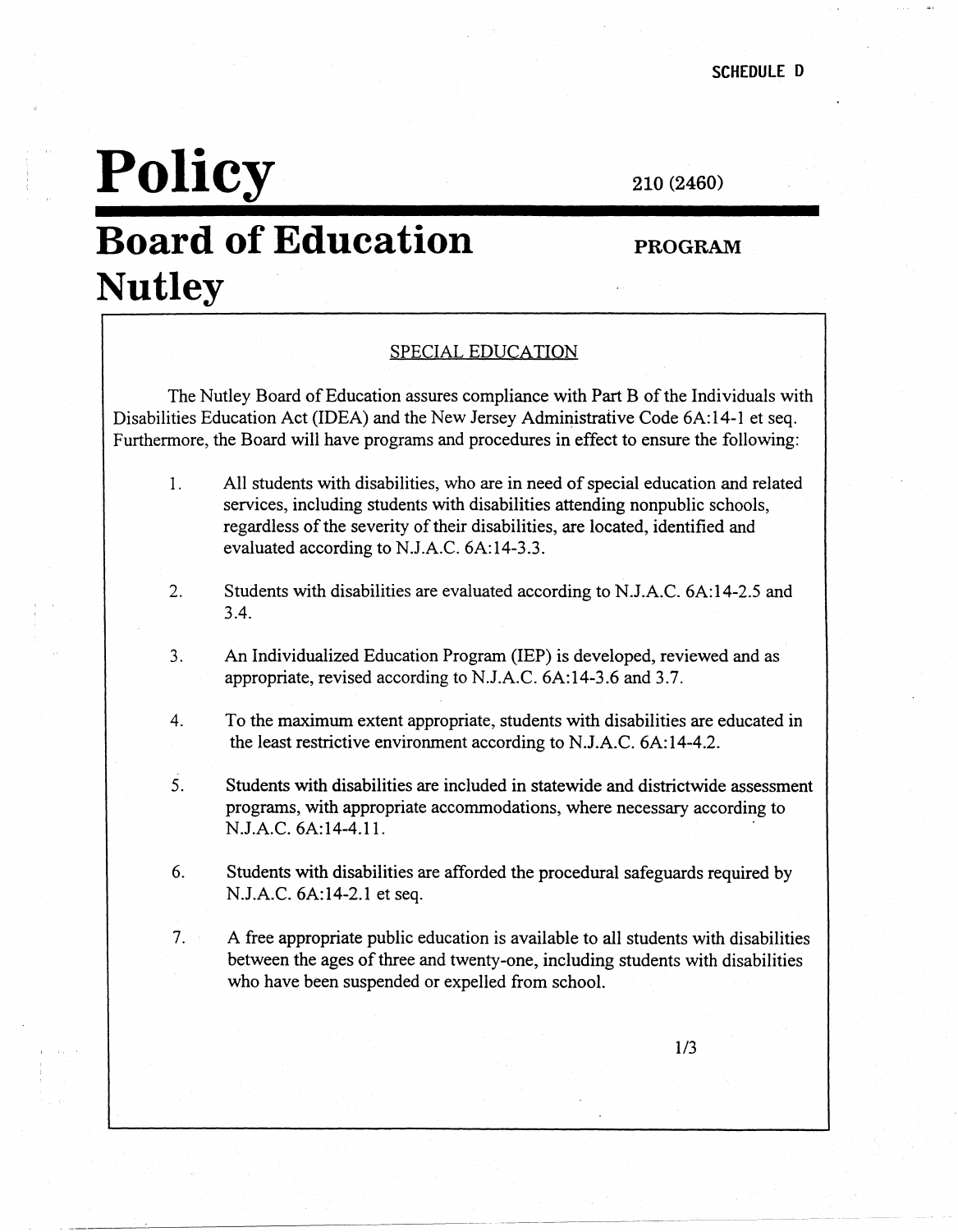### 210 (2460)

## **Board of Education Nutley**

**Policy** 

#### **PROGRAM**

- a. The obligation to make a free, appropriate public education available to each eligible student begins no later than the student's third birthday, and that an IEP is in effect for the student by that date;
- b. A free, appropriate public education is available to any student with a disability who needs special education and related services, even though the student is advancing from grade to grade; and

c. The services and placement needed by each student with a disability to receive a free, appropriate public education are based on the student's unique needs and not on the student's disability.

- 8. Children with disabilities participating in Early Intervention Programs (EIP) assisted under IDEA Part C who will participate in preschool programs under this chapter experience a smooth transition, and that an IEP has been developed and is being implemented according to N.J.A.C. 6A:14-3.3 (e).
- 9. full educational opportunity to all students with disabilities is provided.
- 10. The compilation, maintenance, access to and confidentiality of student records are in accordance with N.J.A.C. 6:3-6.
- 11. Provision is made for the participation of students with disabilities who are placed by their parents (s) or legal guardian (s) in nonpublic schools according to N.J.A.C. 6A:14-6.l and 6.2.
- 12. Students with disabilities who are placed in private schools by the district Board are provided special education and related services at no cost to their parent(s) or legal guardian (s) according to N.J.A.C.  $6A:14-1.1$  (d) and N.J.A.C. 6A:14-7.5 (b)3.